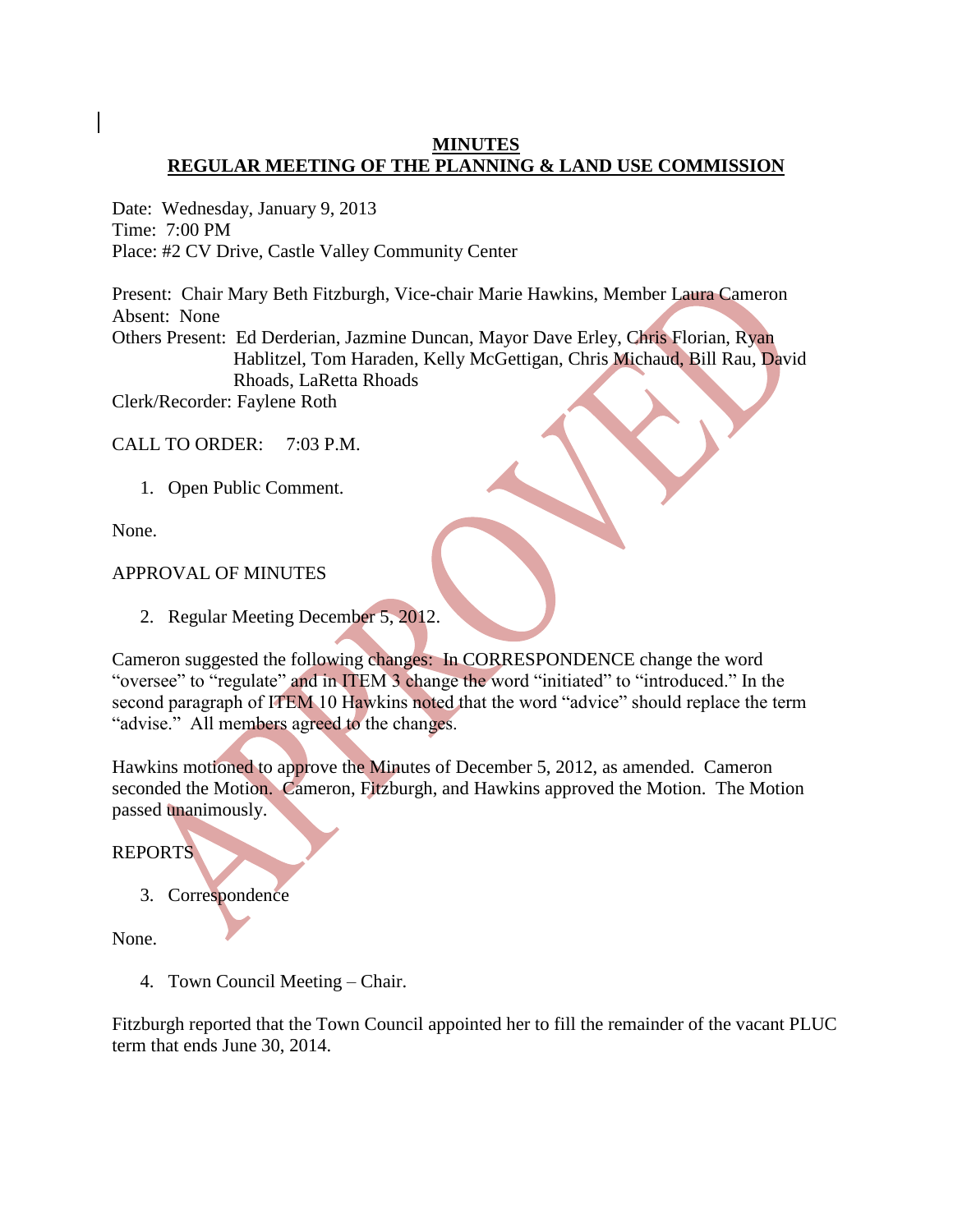5. Building Permit Agent.

Roth reported that one Routine Conditional Use Permit was approved for a home office for Round Mountain Builders, LLC. The CUP and Business License will take effect January 1, 2013.

6. Procedural Matters.

Fitzburgh reported that Roth confirmed that Rebecca Martin had been provided information about the State of Utah's allowance of commercial composting operations in containers, tanks, or vessels. As a result, Fitzburgh decided that a follow-up letter to Martin would be redundant, so none was sent.

### NEW BUSINESS

7. Discussion and possible action re: review of Decommissioning Contract for decommissioning of a pre-existing dwelling on Lot 411.

Fitzburgh emphasized the importance of adhering to the Town Ordinance that restricts property owners to one dwelling per lot. She reviewed a diagram of the floor plan of the temporary dwelling to be used by Chris Michaud and Kelly McGettigan on Lot 411 while they build a permanent residence. Michaud was asked to assist Fitzburgh in labeling all the plumbing and kitchen fixtures shown on the diagram: refrigerator, sink, range, bathtub, toilet. Michaud labeled the fixtures and he and McGettigan agreed to remove the refrigerator, range, and bathtub to meet the terms of the Decommissioning Contract.

Fitzburgh asked Roth to amend the Contract to include removal of the bathtub. She reviewed other Contract conditions with Michaud and McGettigan which include an inspection by the Town to confirm removal of the above-mentioned fixtures and suspension of use of the temporary dwelling as a dwelling and conversion of its use to a workshop within a time frame of thirty (30) days after occupancy of the new dwelling or receipt of a Certificate of Occupancy for the new dwelling, whichever occurs first.

Cameron motioned to approve the Decommissioning Contract with the added requirement of removing the bathtub. Hawkins seconded the Motion. Cameron, Fitzburgh, and Hawkins approved the Motion. The Motion passed unanimously.

After Michaud and Fitzburgh sign the Contract with notary acknowledgment, the Building Permit Agent will issue the building permit.

Hawkins motioned to suspend the order of business and move to Item 9. Cameron seconded the Motion. Cameron, Fitzburgh, and Hawkins approved the Motion. The Motion passed unanimously.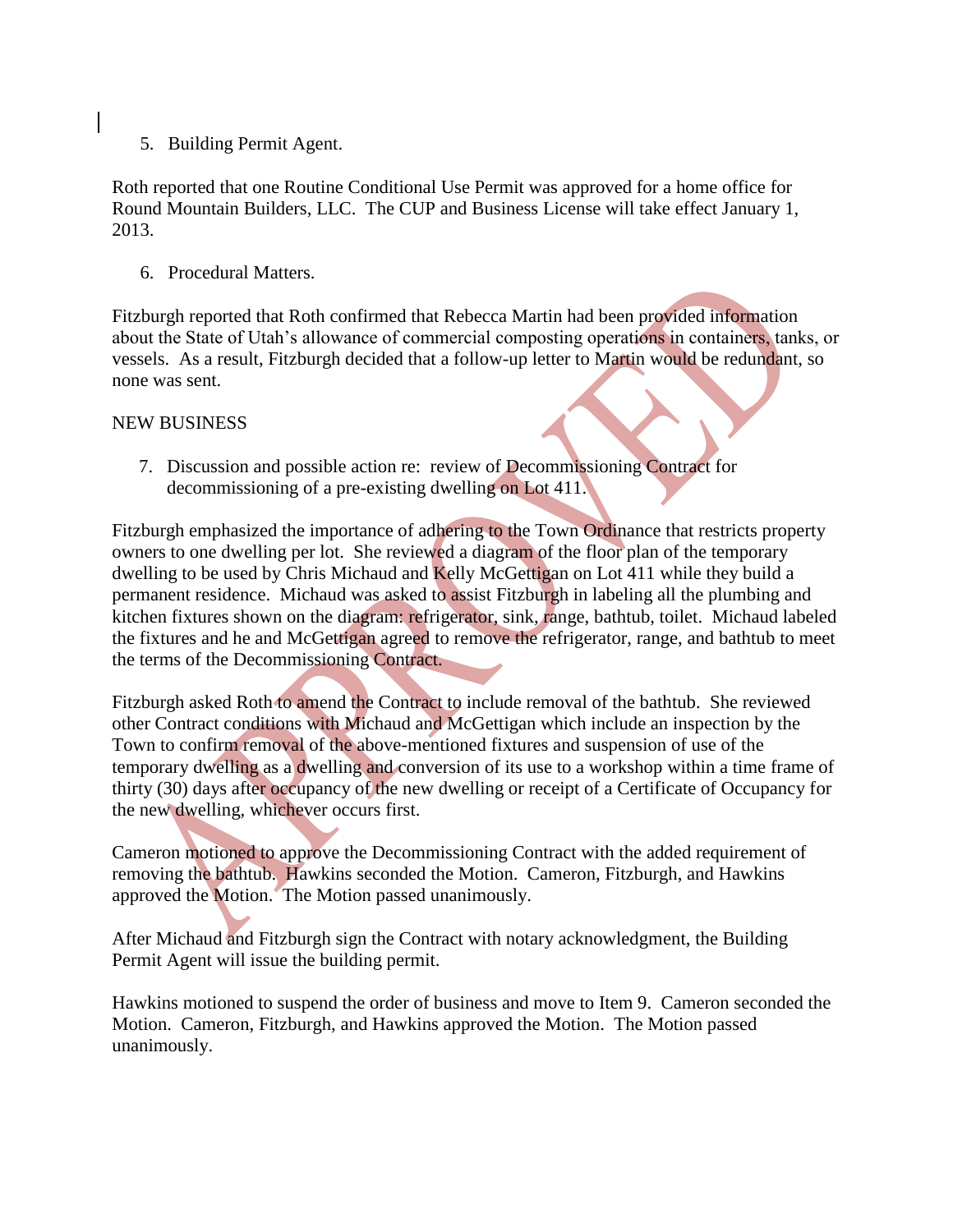## UNFINISHED BUSINESS

 9. Discussion and possible action re: formal initiation of amendments to 85-3 prohibiting the following for home and premises occupations: motor vehicle, trailer or boat repair shops; auto body and/or fender repair shops; manufacture, assembly or repair of heavy equipment, major appliances, engines or motors; junk yards; and mortuaries or crematoriums.

Fitzburgh thanked members of the community who were present for attending this Meeting in order to begin a discussion of whether an auto repair shop is an appropriate home/premises occupation within the Town of Castle Valley. She informed those present that residents who live near the lot on which the auto repair shop has been requested were invited to this Meeting. A general invitation, through Ron Drake's "Castle Valley Comments" column in the Times Independent, will be issued before the February 6, 2013, PLUC Meeting to hear views from a wider audience. A Public Hearing on the issue is planned for the March 6, 2013, PLUC Meeting.

Fitzburgh reviewed three handouts made available to the public in attendance: (1) EPA Requirements for Regulated Vehicle Maintenance Facilities; (2) A Checklist for Auto Repair Shops: Complying with Environmental, Fire, and Health & Safety Regulations with Tips for Auto Repair Shops: A Practical Guide to Reducing Toxic Hazards, Preventing Fires, and Minimizing Health & Safety Standards; and (3) an outline of federal hazardous waste codes and requirements for vehicle maintenance, entitled "Reduce or Minimize the Hazardous Wastes You Generate." She also reported that she believes the State of Utah Health Department provides inspections to auto shops in Moab. She will investigate the services provided by the Health Department and verify whether they could provide inspections for the Town of Castle Valley. She noted that any expense for the inspections could be charged to the auto repair shop.

Fitzburgh referred to the North Ogden, Utah, community which issued a conditional use permit for an auto repair shop as a home occupation in their community. Their Planning Commission restricted the type of repairs that would be performed by the shop. She queried David Rhoads about the types of repairs he wanted to do. Rhoads responded that he would want to do engine repairs that require engine removal, as well as repairs on brakes, water pumps, hoses, belts, oil leaks, etc., as allowed in the North Ogden decision. He noted that he was a metal fabricator and would want to do some welding. He stated however that he would do no auto body repair, no paint removal, and no painting. He would also like to include some trailer work, as well as repair on generators and small engines. He considers himself a gear specialist, so would like to include rear end repair, as well as front suspension problems. He said that he does not work on radiators. They would be sent to a radiator specialist. He would like to do some tire repair, but would not be opening a tire shop. He said that disposal of tires could be a necessity. He said that the shop he wanted to build would contain two work bays, and that he would be willing to restrict his work to two vehicles at a time. Both David and LaRetta Rhoads agreed that they wanted to keep the business small.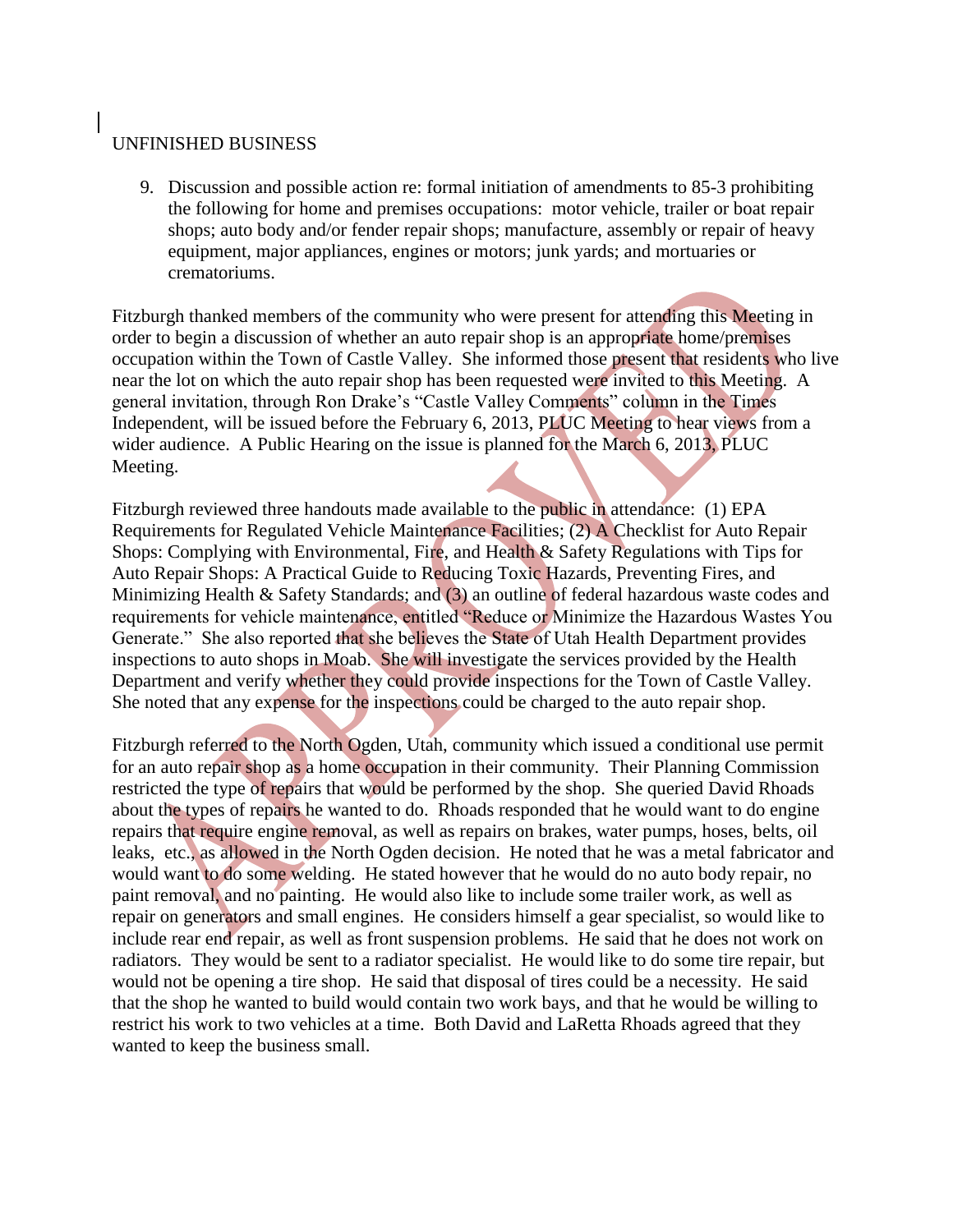When asked how he currently deals with hazardous materials, Rhoads responded that he uses a self-contained solvent tank and double containment for storage of hazardous materials which consists of a drum inside another container. He currently transports used oils to Moab for disposal at Checkers, an auto parts store. He can also have it picked up by a commercial waste remover.

Ed Derderian expressed his opinion that Castle Valley should adopt the same restrictions that Grand County and Salt Lake County have enacted against auto repair shops as home occupations. He said that he came to Castle Valley to live in a quiet residential valley. He commented that an earlier issue in Castle Valley regarding single dwellings per lot was immediately resolved once Jeff Whitney stated Grand County's restriction against second dwellings on a single lot. He questioned why Grand County's restrictions of auto shops would not also apply to Castle Valley. He said that he had no objection to Rhoads operating a mobile mechanic service where the work is not concentrated in one spot.

Fitzburgh responded that towns are not all required to have the same restrictions. For example, most towns permit only home occupations which require the business to be within the boundaries of the home itself; whereas, Castle Valley permits premises occupations which allow an accessory building on the lot to be used for the business.

Cameron queried those in attendance about the initial problems that prompted concerns from neighbors in the area. Derderian noted that noise from pressure washing and grinding could be heard by many of the neighbors, sometimes on weekends as well as weekdays. He noted that some nearby neighbors did not report hearing noise due to the way sound travels through the valley. LaRetta Rhoads agreed that noise travels through the valley, noting that she also hears the noise of generators and air compressors from surrounding properties.

Cameron referred to a recent Conditional Use Permit for another type of business in Castle Valley which was required to mitigate the effects of noise produced by the business. She asked for the neighbors' opinions about the proposed auto repair shop if noise and other factors could be mitigated.

Many of those present wanted an amendment to the land-use ordinance that would preclude any auto shop. They did not want a piece-meal approach through mitigations to resolve their concerns.

Tom Haraden expressed his opinion that this was a commercial business and should be excluded from Castle Valley for that reason. He observed that he learned from his experience on the Springdale, Utah, Planning Commission that there is a tendency for change to trickle in. Both he and Chris Florian were concerned that allowing an auto repair shop would set a precedent for other types of commercial business, possibly even a gas station. Both noted that they bought their properties expecting a quiet, rural atmosphere. Florian also expressed her concerns about danger to the local watershed from hazardous materials.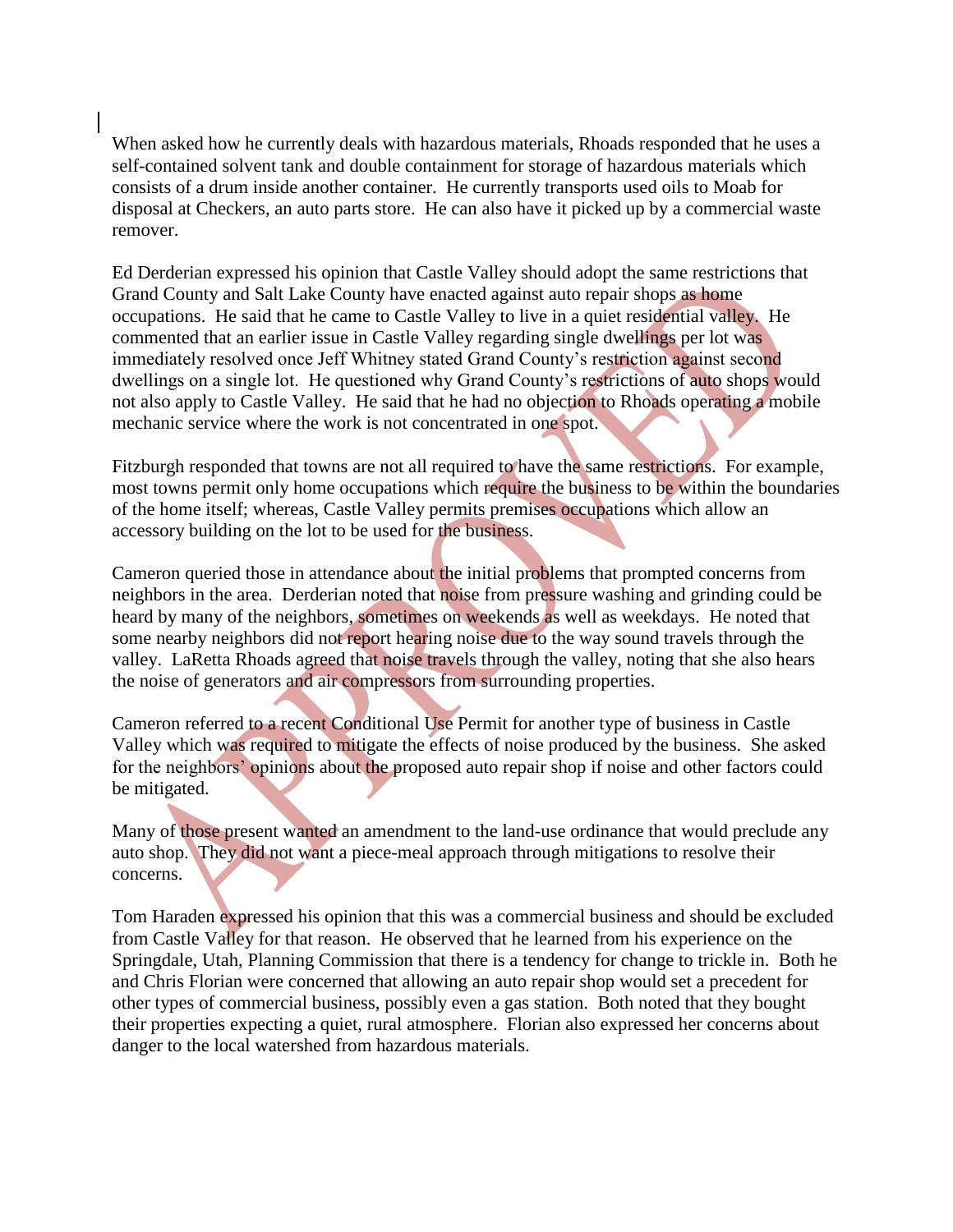Rhoads responded that once he heard of complaints about noise from his compressor, he had moved the equipment away from the original location and has made an effort not to make excessive noise. He has had no feedback from neighbors since this change.

Ryan Hablitzel, a nearby neighbor on Castle Valley Drive said that he did not hear noise from Rhoads's work at his residence. He observed, that in his opinion, Rhoads is responsible in his approach to his work and is responsible about compliance with laws regarding handling of hazardous waste materials. He noted that much of Rhoads's work involves long-term projects and observed that he has provided a service to the Town of Castle Valley and the Castle Valley Fire Department in maintaining their equipment and preventing the need for expensive transport to Grand Junction for repair.

Fitzburgh responded that conditional use permits are, by design, decided on a case by case basis. She noted that there is an open door here because we don't have a clear statement of what is allowed and what is not allowed. She observed that the PLUC considers the frequency and regularity of negative impacts from a business in making their decisions and in seeking mitigations for impacts upon the community. Fitzburgh also explained that a home occupation is considered a separate category from a commercial business. She said that premises occupations have been permitted in Castle Valley to allow residents to be creative in finding ways to make a living. She also said that sustainability is an important consideration in making decisions about what is appropriate in Castle Valley.

Jazmine Duncan commented that not all Castle Valley residents have come here to live. Some (such as herself) were born here and wonder if they can afford to continue to live here.

Fitzburgh read two letters submitted to the PLUC by email from Alice Drogin. Drogin felt that an auto repair shop could work with structured monitoring and inspections, but she had concerns about the accumulation of used vehicles on the lot. She also felt that others in the community who are operating similar businesses without a permit or license should be held accountable.

PLUC Members discussed the need to address the noncompliance of those who are operating similar businesses without permits. Some members felt that noncompliance should be considered after it was decided whether to allow this type of occupation. If so, then standards can be written that everyone would have to meet for this type of occupation.

Cameron referred to the General Plan Survey which is currently in the data input stage and will be considered in making these kinds of decisions. She noted that preliminary reading of the survey responses reveals different attitudes between long-time residents of the Valley and more recent residents on many issues including number of ordinances and enforcement. The PLUC will be looking at these surveys to find out what the community wants. Cameron acknowledged what she heard from residents tonight regarding their concern for a quiet rural atmosphere. She also expressed her concern that sustainability be a factor in meeting the future needs of the Town. PLUC Members hope to publish survey results in February or March.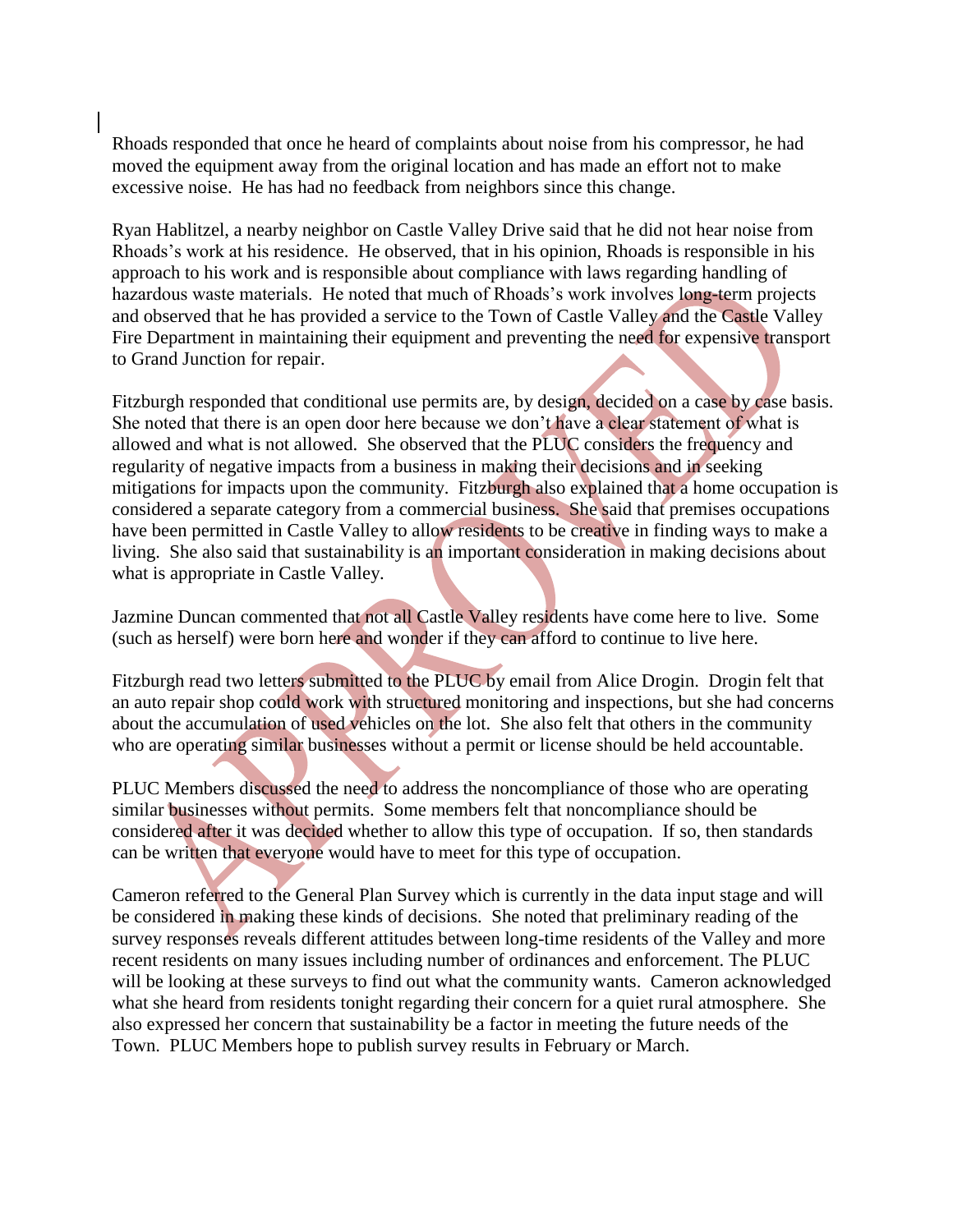Mayor Erley acknowledged this as a challenging issue. He noted that we all have used the services of backhoes and drilling rigs and need to be balanced in considering this issue. He expressed his thanks to Rhoads for coming forth to establish his business legitimately. He acknowledged the good work that Rhoads has done on Town vehicles. He confirmed that it has saved the Town and the Fire Department thousands of dollars by not having to ship equipment to Grand Junction.

Fitzburgh encouraged everyone to attend the next two PLUC Meetings. She said that letters can also be submitted, and that anonymous letters are acceptable.

Hawkins motioned to return to the regular order of business to discuss Item 8. Cameron seconded the Motion. Cameron, Fitzburgh, and Hawkins approved the Motion. The Motion passed unanimously.

8. Discussion and possible action re: annual election of chair and vice-chair..

Hawkins nominated Fitzburgh as chair of the PLUC for 2013. Cameron seconded the Motion. Cameron, Fitzburgh, and Hawkins approved the Motion. The Motion passed unanimously.

Fitzburgh nominated Hawkins as vice-chair of the PLUC for 2013. Cameron seconded the Motion. Cameron, Fitzburgh, and Hawkins approved the Motion. The Motion passed unanimously.

10. Discussion and possible action re: General Plan Review (tabled).

Hawkins motioned to untable Item 10. Cameron seconded the Motion. Cameron, Fitzburgh, and Hawkins approved the Motion. The Motion passed unanimously.

Cameron reported that she had spoken with Jeff Fink who is working on the database to be used in analyzing survey results. He told her that he is working on it daily and has completed the database and is currently entering survey data. He has set up the database to allow him to enter open-ended responses in list form below each question, as needed. Cameron reported that Fink told her it turned out to be a bigger job than he had anticipated. However, Fink said that he wanted to continue with the data entry because he felt there was less room for error with only one person doing the work. Cameron informed him that the PLUC hopes to have data entry completed by January 31, 2013. She will check with Fink in about 10 days. At that time, she can offer assistance in data entry as needed. Both Cameron and Fitzburgh said they would have time to help with data entry before the end of the month.

Fitzburgh reported that Mayor Erley had suggested that someone should do a check once the data entry is completed to ensure that data has been entered correctly.

PLUC Members decided to ask Fink to attend the February 6, 2013, PLUC Meeting to report on his work on the database. They suggested setting a date at that time to meet with him before the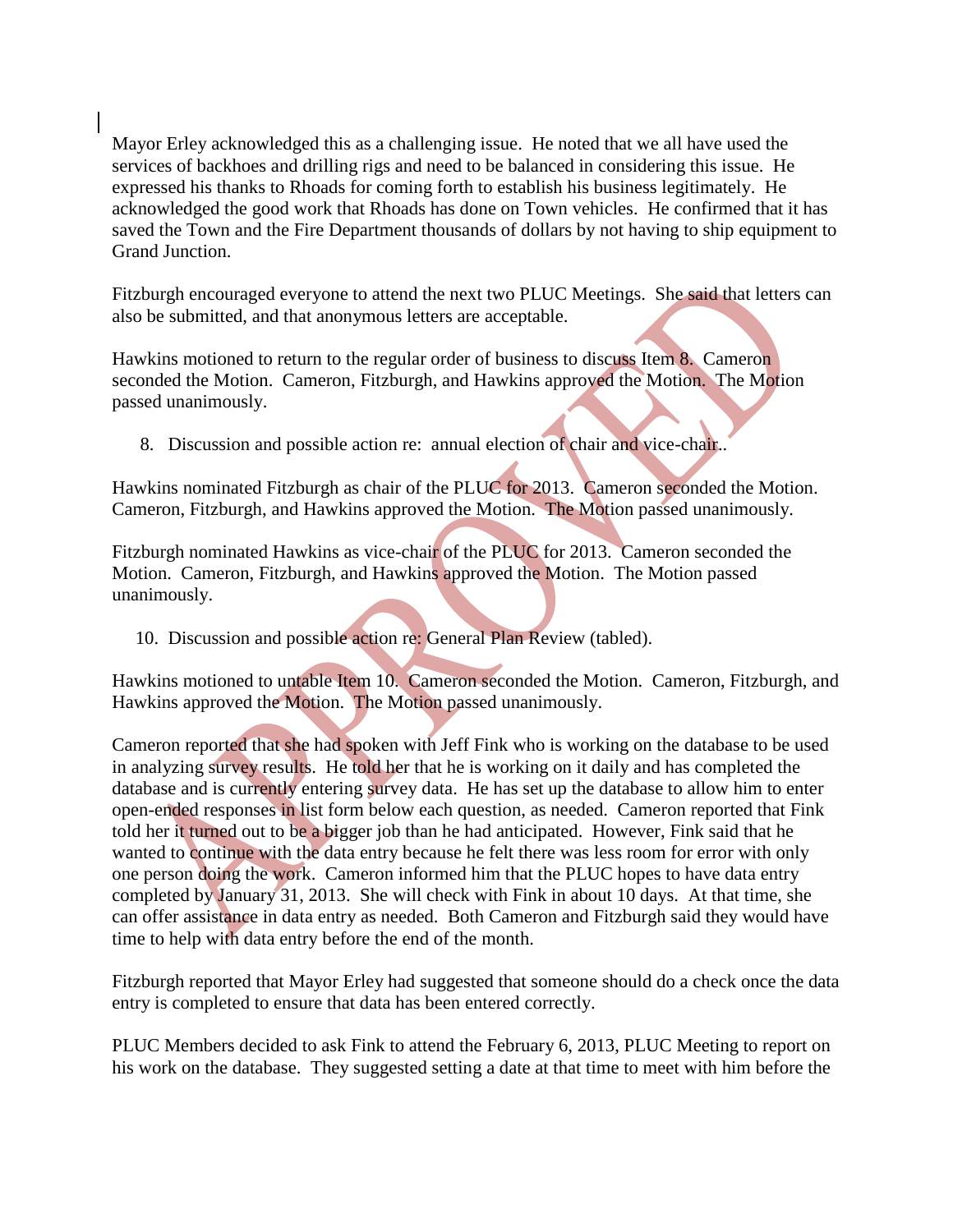February 20, 2013, Town Council Meeting in order to review the database before Fitzburgh's report to the Town Council. Fitzburgh proposed that both the PLUC and the Town Council initiate suggestions of what to query in the database.

Hawkins motioned to retable Item 10. Cameron seconded the Motion. Cameron, Fitzburgh, and Hawkins approved the Motion. The Motion passed unanimously.

 11. Discussion and possible action re: Amending Town Ordinance to allow for the collection of fees and/or penalties for violating Town ordinances.

Fitzburgh referred to the memorandum in the PLUC binders from Christina Sloan, a local attorney. In the memorandum Sloan recommended additions to strengthen the Town Ordinance regarding collection of fees and/or penalties. Fitzburgh provided copies to PLUC Members of a draft of the suggested changes as they would apply to Ordinance 85-3.

The changes include the following: Sloan suggested that the last sentence in Section 9.1.A be changed to read: "The Town need only establish the violation to obtain the Injunction, as required by law." According to Sloan's memorandum, the addition of the phrase, "...as required by law." would be helpful to residents reading the Ordinance. She also recommended that Section 9.1.F be strengthened by stating that "...Mayor may, in addition to giving written legal notice, make initial contact by telephone…" Sloan's memorandum explains the importance of providing a paper trail by certified letter following verbal communication.

The draft provided by Fitzburgh also includes changes to Section 9.2 PENALTIES AND FINES. Sections 9.2.A and 9.2.B were deleted and rewritten to reflect Sloan's opinion that the Town would have more flexibility in treating violations of Town Ordinances as Class B misdemeanors rather than Class C misdemeanors. Changes in this Section also provide the Town with the option of pursuing violations as either a Criminal Penalty or a Civil Penalty. Other changes provide wording that entitles the Town to recover all costs of litigation; reinstatement of the Continuing Violations clause that deems every day that any violation continues to be a separate offense; a description that Notices be sent by first class mail, postage prepaid, and addressed to each violator at the last known address as disclosed by the Grand County Assessor; and the addition of the title "Cumulative Remedies" to 9.2.F which states that the "…penalties provided herein shall be cumulative of other remedies provided by [Utah] law..." with "Utah" being added.

In her memorandum, Sloan suggests two approaches the Town may use in setting and/or collecting fines and fees for violation of Town Ordinances. First, the Town may establish by Resolution an annual fee schedule that documents all Town fees and fines for penalties. The Town Council would review the fines and fees annually and could adjust them as needed. The City of Moab follows this procedure.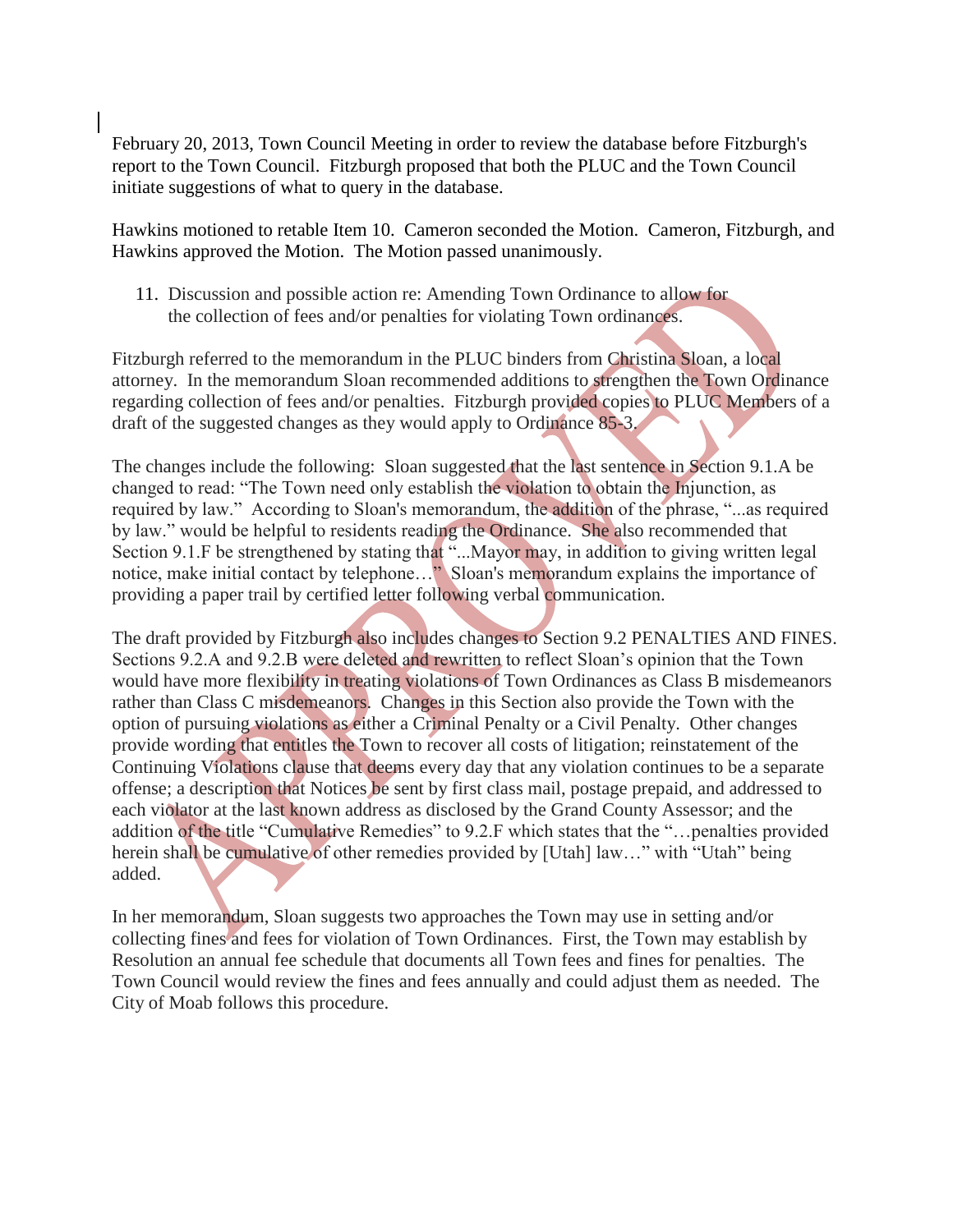The second approach suggested by Sloan would be to assess penalties on a case-by-case basis. In this approach the Town would have flexibility to assess penalties based on factors particular to the case.

After discussion, PLUC Members generally agreed that the first approach would provide fairer enforcement. There was some concern that the first approach was heavy handed with pre-set fees that would apply to all violations. However, they, as well as Mayor Erley, expressed concerns that the second approach leaves penalty decisions open to interpretation and could result in arbitrary and capricious enforcement from one administration to another.

Fitzburgh and Erley reviewed the enforcement process as noted in the bulleted items on p. 40 of Ordinance 85-3. It notes that after a complaint has been filed with the Town and, after the owner, occupant, operator, lessee, agent, or other responsible party has been notified, then the Town Council or the Complaint Resolution Board (per Town Ordinance 2008-2) can seek a solution and produce a notarized written agreement. If a solution is not reached, the Mayor takes the case to District Court for litigation. If the Court rules in favor of the Town, an inspection would follow. If the violation has not been corrected, further legal action would be required. Mayor Erley noted that an additional step can take place before litigation: a lawyer could issue a cease and desist letter.

PLUC Members discussed whether violations would be pursued as civil cases or criminal cases. They also discussed Sloan's recommendation to reinstate language that would allow each day to be considered a continuing violation. Fitzburgh noted that the language was removed from the Town Ordinance because the Grand County Recorder had said repeated offenses would require separate litigation for each day's offense. In the above discussion PLUC Members questioned whether a single \$1,000 fine would have the necessary teeth to deter a violation if the business were making more than that in one day. They agreed that reinstatement of the Continuing Violation language would improve the Town's ability to deter future violations. Conversely, PLUC Members acknowledged that excessive fees could quickly accrue. PLUC Members questioned whether this would also apply in a civil case, as Sloan suggested in her memorandum that the Town would mostly enforce the code through civil cases.

Additional discussion focused on ambiguities in Utah State Law regarding land-use violations. The City of Moab follows Utah State Code 10-3-703 which designates any violation of a municipal ordinance as a Class B misdemeanor (\$1,000 fine). However, Grand County follows Utah State Code 10-9a-803 which designates a land-use violation as a Class C misdemeanor (\$750 fine). Sloan's opinion is that use of Code 10-3-703 would allow the Town to assess higher fines and would apply to all violations, including land-use violations.

Mary Beth will take steps to provide a Public Hearing on this issue for the February 6, 2013, PLUC Meeting.

She will also prepare a list of additional questions to present to Christina Sloan to clarify issues (or concerns) raised during this discussion.